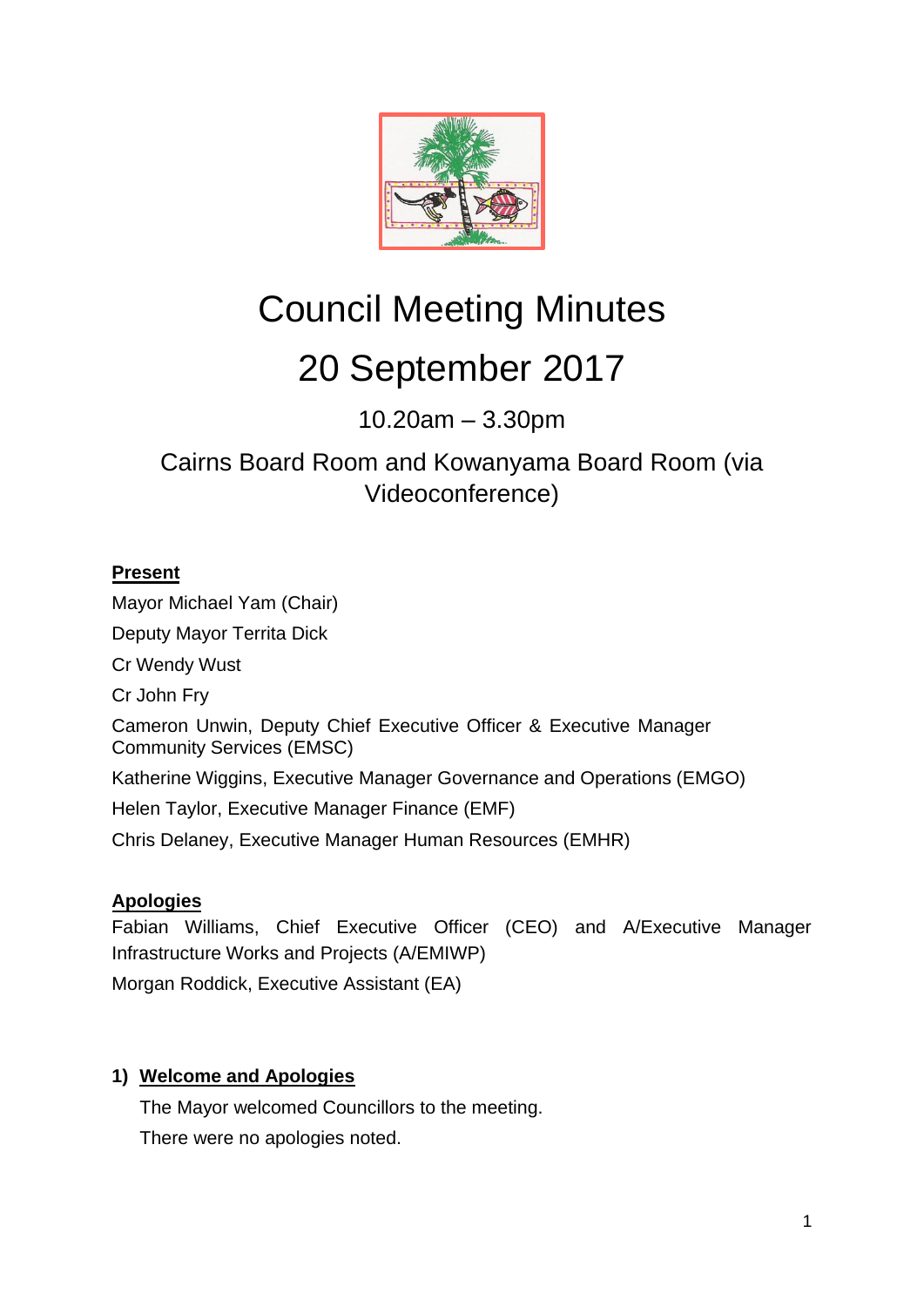# **2) Updates to Councillor Register of Interest or Related Parties**

No updates were provided.

# **3) Minutes from Previous Council Meeting**

# **RESOLUTION - Minutes**

# **Minutes for August Council Meeting**

That the minutes of the August 2017 Council meeting be adopted as true and accurate.

# **Moved Cr Wust, Seconded Mayor Yam**

**MOTION CARRIED**

Mayor Yam congratulated staff for the obtaining the donated garbage truck and thanked Cleanaway for their generous donation and support.

Mayor Yam also acknowledged the efforts of the SES in the recent search for the missing person and stated the good news that he had been found safe and well.

# **4) 10.45am – 11.30am Departmental Updates**

# **a) Office of the CEO**

Ms Wiggins, EMGO, presented an update on behalf of the CEO:

# **Working For Queensland**

- **Skate Park**  Concrete to be completed this week, components arranged and bolted into position. Expected completion this week.
- **BBQ & Playground Area**  Construction of BBQ gazebos has commenced and due for completion this week.
- **Swimming Pool fencing**  Posts have been installed for remainder of fencing, chainmesh and security wire early next week.
- **Football field -** Building erection has commenced on change room. Survey of field for shaping and drainage completed. Fencing set out has commenced with post hole to be dug this week, install posts to commence next week. Removal of redundant light poles to commence late this week. Connection of services, electrical, water & Sewerage will commence on completion of building base slabs, which is programmed 26 September. Construction of grandstands to commence early next week. Turf laying to be scheduled 3<sup>rd</sup> week in October
- **Rodeo Ground -** Building setout has commenced on Kiosk & toilet block. Fencing set out has commenced with post hole to be dug this week, install posts to commence next week. Portable lighting towers due 3rd week September.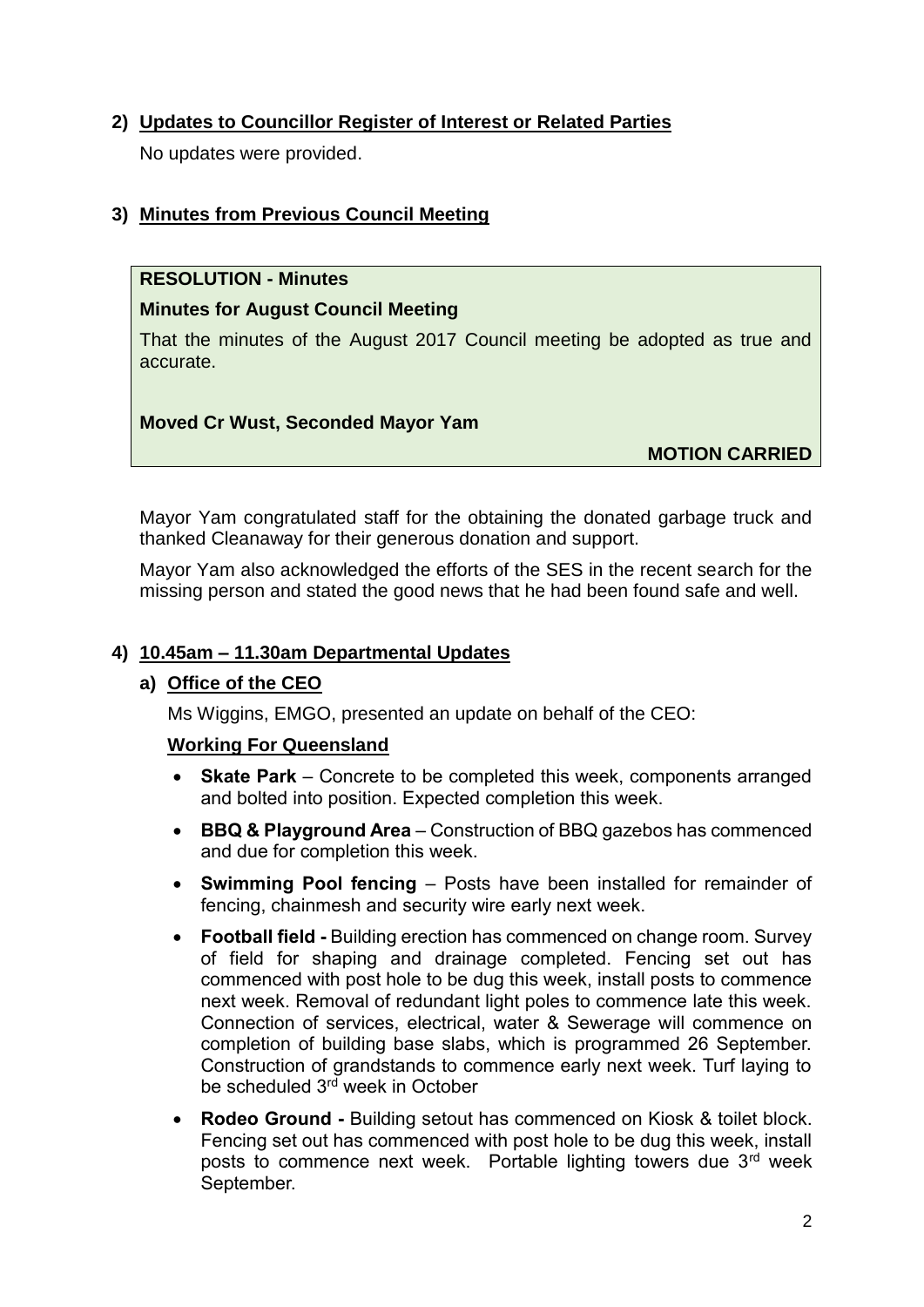- **Airport Carpark** Civil earthworks to commence 23 September, to be completed over weekend so as not to disrupt scheduled services.
- **Airport drainage works** Earthworks to open drain to commence 3<sup>rd</sup> week September, concrete lining to commence end of September
- **Roadworks -** Farm Access Rd to commence Monday next week, with gravel deliveries to start the week following. Pindi St shoulder repairs to commence late next week. Bitumen sealing by end of October, will happen same time as NDRRA town street repairs. Will include seal to: airport carpark, carpark at workshop & stores, slaughterhouse to Pindi St grid
- **New accommodation** have partially been purchased with 2 temporarily set up at the football fields for contractors, footings for 1 unit at Training Centre has commenced with sewer/water connections to commence this week. Expected relocation of accommodation to site end of this week or early next.

# **NDRRA**

- The works involve light grading or gravel re-sheeting to all roads outside of the community and pothole patching and re-surfacing of areas of road within the community (including Kowanyama/Dunbar Road).
- R&K Plant Hire will be set up in the Contractors Camp on Shelfo Road in the coming days.
- $\bullet$

Cr Wust and Cr Fry stated that it was vital for Black and More to be in close communication with contractors to ensure queries were resolved and the projects were not delayed.

#### **Action Item**

**CEO as A/EMIWP to coordinate regular weekly meetings with Black and More, contractors and Cr Fry (as Councillor representative) to accelerate projects and minimize miscommunication on ground**

# **b) Community Services**

Mr Unwin, EMCS, presented an update for Community Services:

HACC Services has been renamed Aged Care Services as the HACC program no longer exists and Council has always provided more than just HACC services. The new title more accurately defines the work performed across different funding streams and categories.

The Community Services portfolio has had vacancies in a number of key areas since May 2017.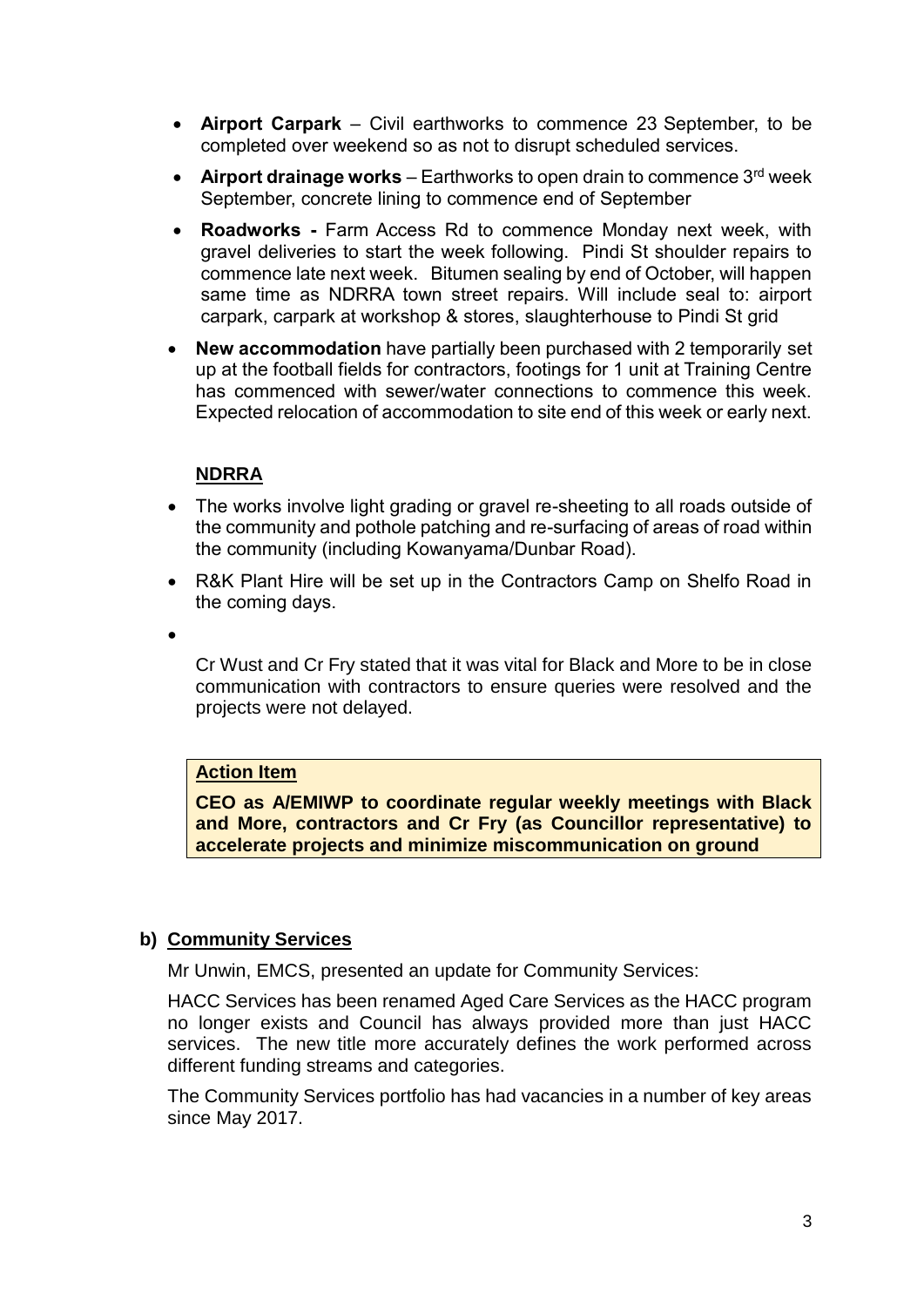Kowanyama Aboriginal Shire Council has recruited a new Aged Care Services Manager Ms Dallas Stephens. The new Aged Care Services Manager commenced on Monday 18 September 2017.

In addition the position of Women's and Children's Services Manager has been re-advertised. The candidates are currently being shortlisted and interviews will begin week commencing Monday 25 September 2017.

#### **c) Governance and Operations**

Ms Wiggins, EMGO, presented an update for Governance and Operations

# **Legal**

Topsy Creek – Indigenous Land Use Agreement (ILUA) negotiations are progressing with the PBC. The draft ILUA has been submitted to the PBC awaiting their comment.

# **Katter Leases**

Tracy Board, A/Manager Home Ownership Department of Aboriginal and Torres Strait Islander Partnerships will be visiting Kowanyama on the 24 $^{\rm th}$  and 25 $^{\rm th}$ October to meet with community members talk about Katter Leases. A community meeting on Katter Leases has been scheduled for 24 October 5.15pm -7.00pm.

Council noted that it would be welcomed if Tracy could spend the week in community to push the Katter Lease project forward.

#### **Action Item**

**EMGO to contact Tracy Board, DATSIP, to seek a longer community visit to progress Katter Leases.**

#### **Action Item**

**EMGO to review progress of Katter leases**

#### **Leases**

Apunipima Health Clinic - with McDonnells Law for progressing

Canteen Lease – Terms agreed, with McDonnells Law to finalise

Blue Café – Closed Business Agenda Report to be discussed today

It was raised that there may be maintenance issues at the canteen.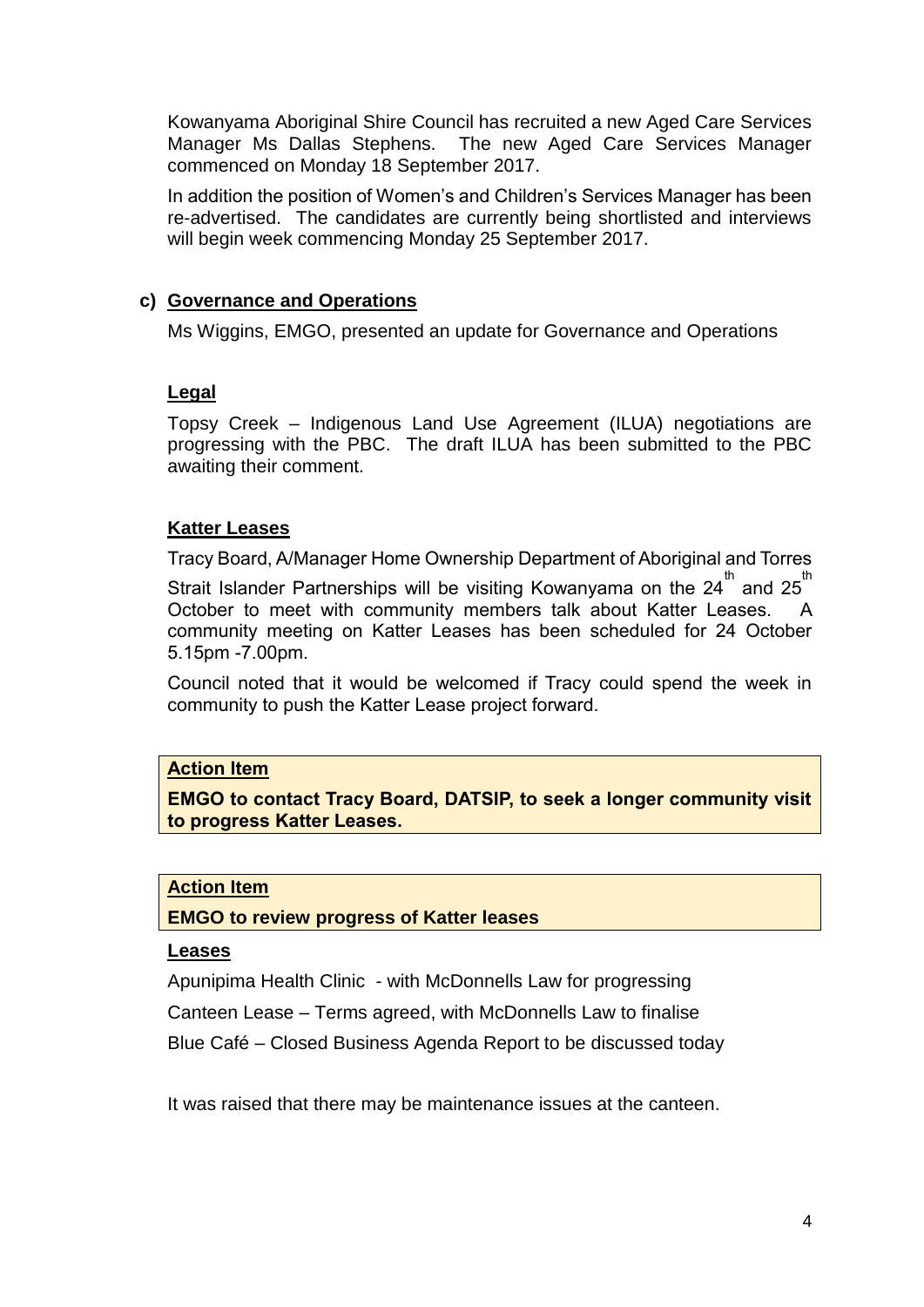**Action Item**

#### **CEO as A/EMIWP to progress Canteen maintenance requests**

# **Childcare Outsourcing**

A meeting was held on 7 September 2017 with Department Education and Training about the future potential management of the Childcare Centre. It was provisionally agreed at the meeting that ideally the Childcare be outsourced to an organisation skilled in providing the service and that council lease out the childcare dongas plus a house for staff accommodation. A further costs benefit analysis will be completed to assess all options and presented to the October council meeting.

#### **Action Item**

**CEO to coordinate Childcare outsourcing cost/benefit analysis to be presented to the October 2017 Council meeting.**

# **Corporate Plan Planning Day**

Council's new five year Corporate Plan need to be endorsed by the end of December 2017. Prior to that the plan would need to be available for community's comments for at least one month. Initial discussions on the Corporate Plan were undertaken at the May and September Community meetings. It is now proposed that following those discussions a draft plan is developed and discussed with Council at a planning day – possibly in Kowanyama the week of the 23 October. Council agreed that a planning day the week of the 23 October 2017 would be welcomed.

#### **Advocacy**

The Premier visited Kowanyama on Thursday September 2017. The visit was a great success and we are now further progressing our key advocacy priorities with her office. The Premier has so far announced her support for a Well-Being centre. Follow-up correspondence will provided to the Premier to progress all actions including the Men's Shed, review of the AMP, mental health support and criminal justice programs.

Ms Wiggins stated that Council had received confirmation that Minister Ryan had approved \$600k funding for the Men's Shed. Ms Wiggins stated that contact would be made with the Ministers office to clarify funding conditions.

The Mayor congratulated staff for their work to advocate for the Men's Shed funding.

#### **Action Item**

**EMCS to coordinate a press release on recent advocacy successes.**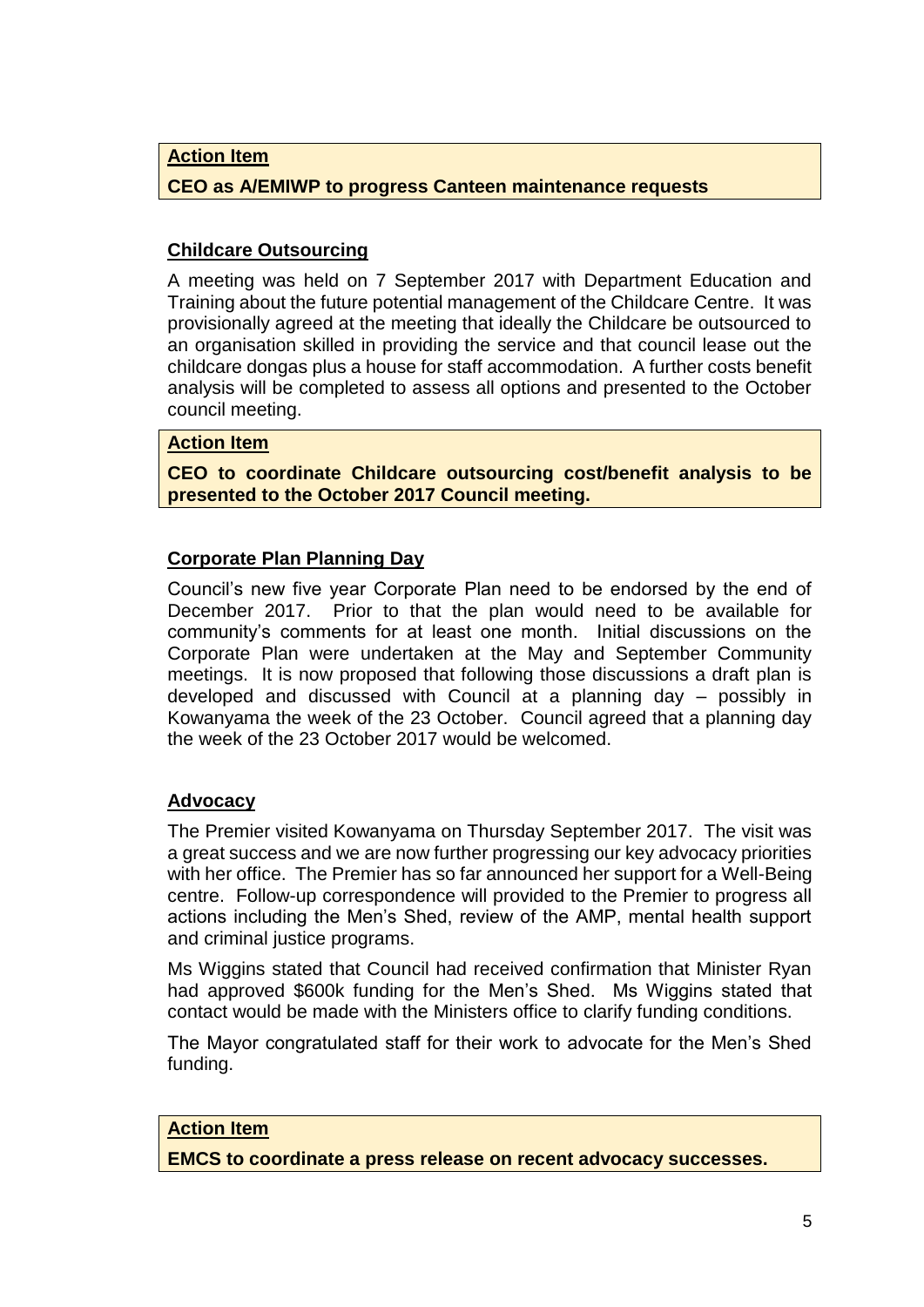# **By-Election**

Colin Lawrence has now left his Councillor seat. Council is working with the Electoral Commission Queensland (ECQ) to organize a By-Election. This will take place in the next three months.

Council confirmed that if the budget allowed an attendance ballot was preferred over a postal ballot.

#### **Action Item**

**EMGO to continue to coordinate By Election and report progress to October Council meeting** 

#### **October Council Meeting**

Due to the LGAQ conference being held the week of the 16 October, it is proposed that the October Council meeting to be moved from the 18 October to 25 October.

Council agreed for the Council meeting to be held on the 25 October.

#### **Action Item**

**EA to progress moving the October Council meeting to the 25 October 2017.**

Council raised whether an old tender received from Thomas Hudson for the Barge Ramp was still valid or whether the tender process would be restarted.

#### **Action Item**

**CEO as A/EMIWP to contact Black and More to enquire about tenders received for the Barge Ramp component of Topsy Creek and report back to Council.**

Council queried whether there were any concerns between the PBC and Council about the use of sand for projects. Council stated that it was their understanding that sand used was not from PBC land.

#### **Action Item**

**CEO as A/EMIWP to review the ownership of the sand used for current works and report back to Council.**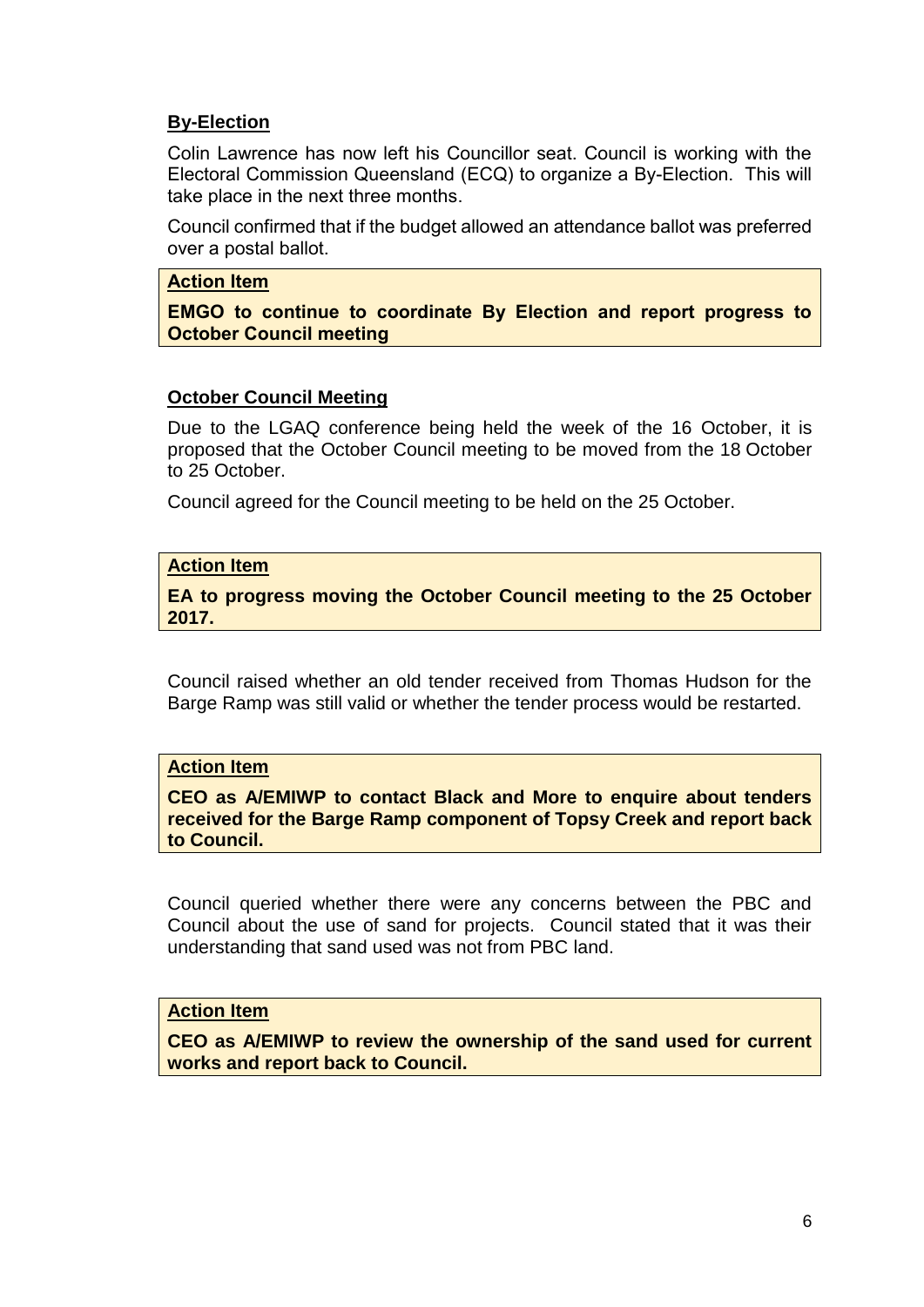Councillors raised issues with Councillors being verbally threatened in community and that some of the behaviours appeared to be escalating.

# **Action Item**

# **CEO to contact local police to report verbal threats towards Councillors**

EMCS suggested that council set up its own Facebook page so that the Council as a brand could respond to queries on social media and report on successes.

#### **Action Item**

**EMGO to work with EMCS to develop an official Council Face Book page and procedure for how the page will be monitored, mediated and updated – prior to it going live**

# **Action Items**

- 8 new Action Items from August 2017 Council meeting
- 6 completed Action Items since August 2017 Council meeting
- 14 action items still in progress

#### **d) Finance**

Ms Taylor presented the Finance update:

A monthly Finance report for the month of August has been prepared as (as presented). An overview of the budget tracking was also presented.

Key points from the report are as follows:

- The 17/18 year to date budgeted (expected) income was \$6,329,947
- The 17/18 year to date actual income is \$22,822,552
- The 17/18 year to date budgeted (expected) expenditure was \$5,831,211

Ms Taylor stated that the interim net result variance to budget is \$420,056 behind budget, predominantly due works at the batching plant, including Work for Queensland and New House Build projects.

Ms Taylor also stated that Council fell short on its projected revenue due to the delay of NDRRA 16.16 works, Stage 2 Topsy Creek and Stage 2 NPARI Houses.

Ms Taylor stated that it was likely that Council would receive funds resulting from the Cattle Company liquidation.

The Mayor requested that available funds received should be reinvested in purchasing a grader. Ms Taylor stated that if funds were received they would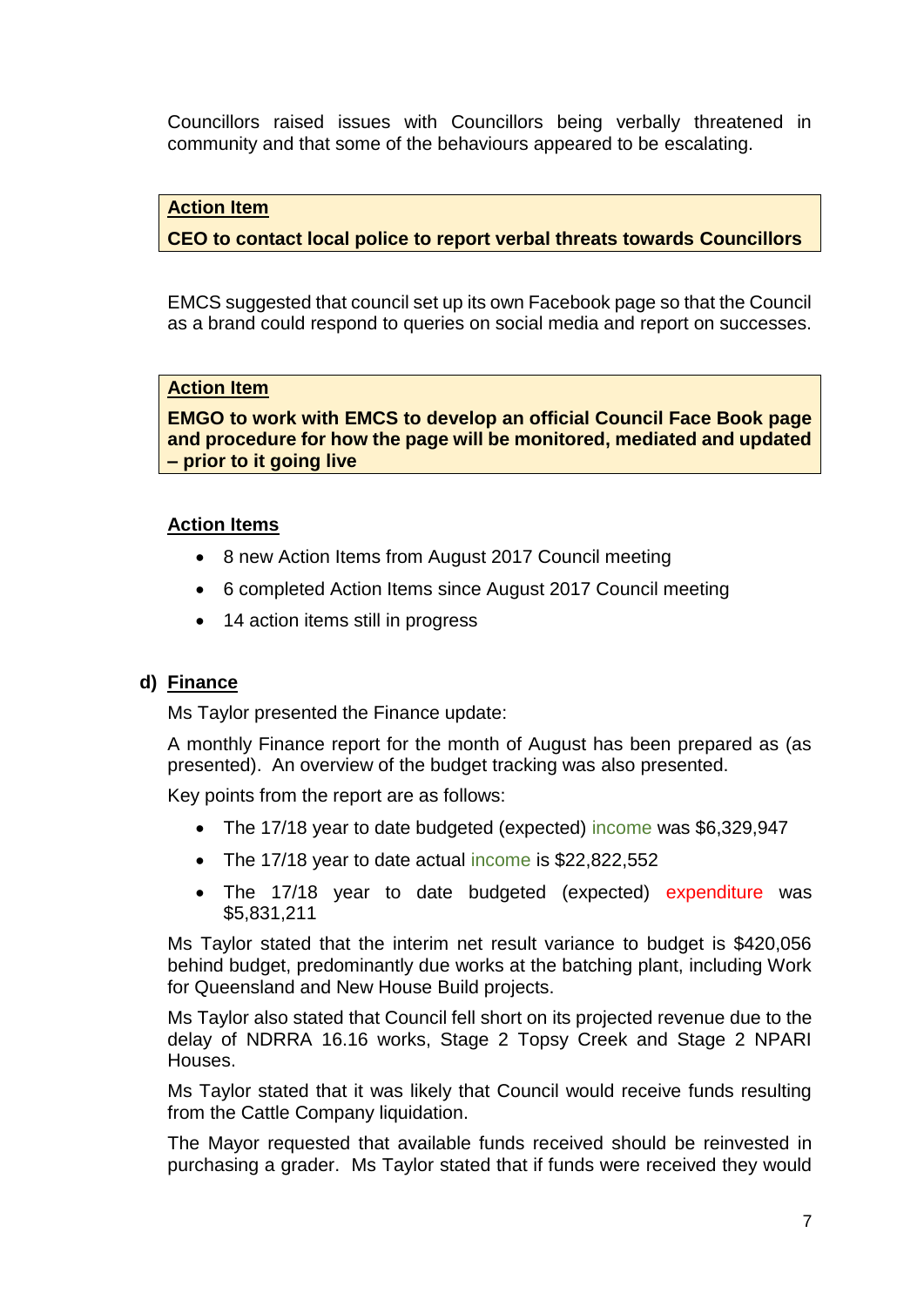not be transferred directly to the Capital, Fleet and Planet budget as they were already accounted for. The Mayor requested a report into the viability of purchasing a grader.

#### **Action Item**

**CEO as A/EMIWP to work with Business Development and Grants Manager to add the Grader to the Projects Assessment Tool, and provide assessment result to October Council meeting.**

Councillors further requested that an upgrade of the Workshop building also be reviewed.

#### **Action Item**

**CEO as A/EMIWP to work with Business Development and Grants Manager to add the upgrade of the Workshop building to the Projects Assessment Tool, and provide assessment result to October Council meeting.**

#### **Action Item**

**CEO with EMCS to review options for Home Ownership in community**

The Mayor congratulated the Finance team for the ongoing achievements.

# **e) Human Resources**

Ms Delaney provided an update on Human Resources:

Current Staff numbers: 135

Current advertised Vacancies: 5

Current Workers Compensation Claims: 1

HR Policies for Approval

# **Key Details**

- Current advertised vacancies:
	- o Women's and Children's Services Coordinator
	- o Administration Manager
	- o Building Services Manager
	- o Land and Sea Manager (*closed currently shortlisting for interview*)
	- o Community Police Officer (*closed awaiting interview*)
- September New Starters: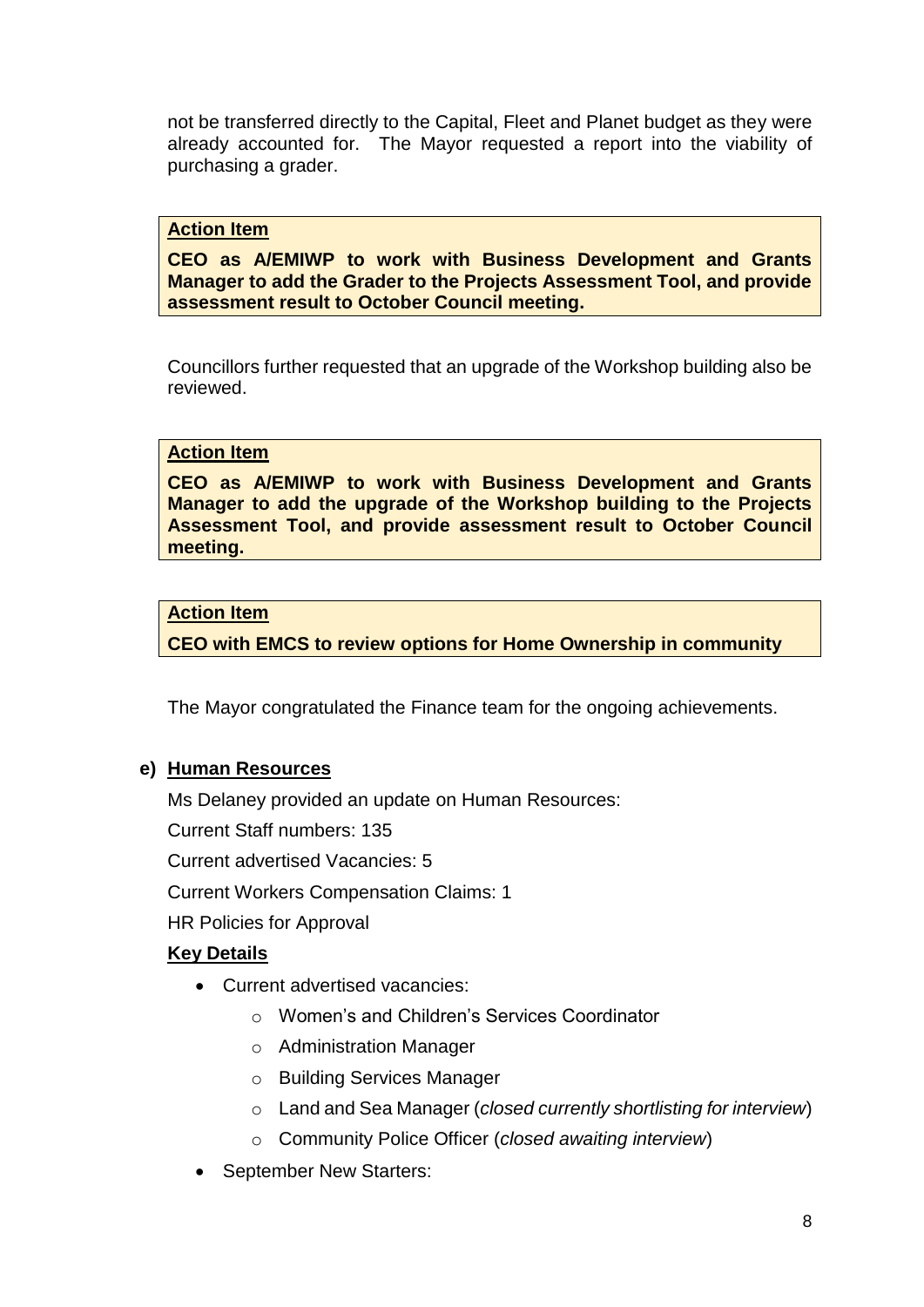- o Kerrianne Barney casual Women's Shelter
- o Naomi Sinnamon casual Aged Care Services
- o Coralie Lawrence casual Aged Care Services
- o Russell Major casual Workshop
- o Brendan Yam casual Workshop
- o Tommy Dick casual Ranger
- $\circ$  Lenford Tommy casual Ranger
- o Samuel Hudson casual Ranger
- $\circ$  Ashton Yam casual Ranger
- o Vernon Bernard casual Ranger
- o Morgan Roddick contract Executive Assistant –

#### NOTE:

- $\circ$  Aged Care Services Manager Ms Dallas Stevens commencing 18/09/2017
- HR Policies for Approval
	- o KASC Workplace Health & Safety Policy September 2017 to be presented later today.

# **5) Agenda Report**

#### **a) Community Grants.**

Ms Wiggins, EMGO, presented the Community Grants Policy. Ms Wiggins noted that in the 2017-2018 Budget, Council allocated \$20,000 towards Community Grants. To enable this expenditure a Community Grants policy had been developed. The Policy had been discussed at the Executive Team meeting on the 12 September and endorsed by the team.

Individuals would be able to apply for \$500 per year and Organisations would be able to apply for \$5000 per year. The individual or organisation would need to demonstrate that:

- The project or activity is taking place within the Kowanyama Aboriginal Shire Council local government boundary, or the project or activity will benefit Kowanyama Aboriginal Shire Council residents.
- The grant is in line with Council's vision, values and strategies as noted in our Corporate Plan and Operational Plan.

The applications would be grouped into four categories:

- Social and cultural (for example art programs)
- Sporting and recreation (for example travel to attend a sports carnival)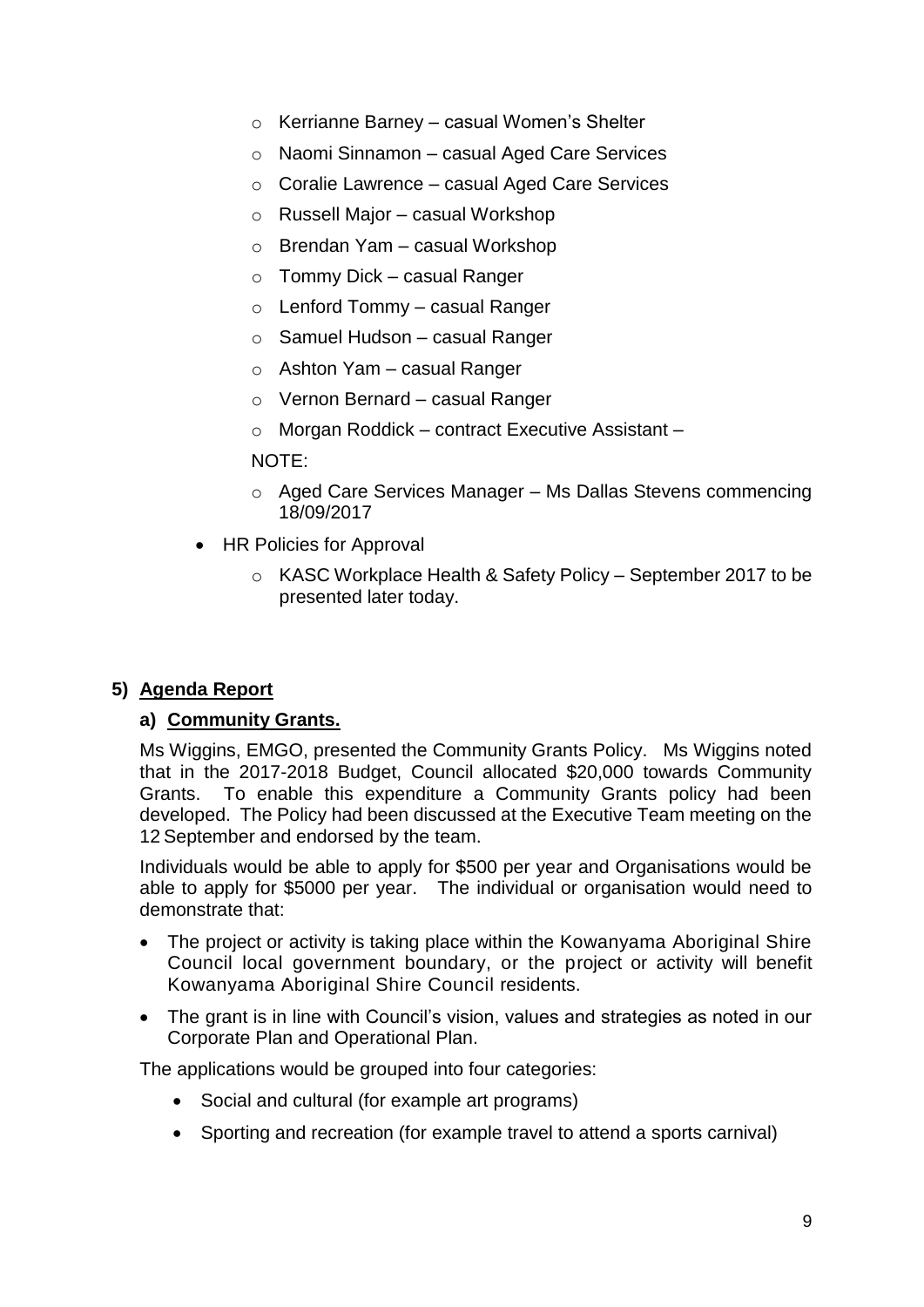- Leadership, capacity development and young people (for example to attend a conference or training)
- Environment (for example a community led garden awards)

There are additional eligibility criteria as noted in the Policy.

The grant applications would initially be assessed by a panel chaired by the Grants and Business Development Manager who would then prepare an assessment report for Council's consideration. Panel members would include Executive Manager Community Services, Executive Manager Human Resources and the Sports and Recreation Manager.

The applications would need to be provided by the 1<sup>st</sup> Tuesday of each month, once endorsed by Council payment would be provided within three working days.

# **RESOLUTION – Community Grants**

That Council endorse the Community Grants Policy as presented.

# **Moved Cr Wust, Seconded Deputy Mayor Dick**

**MOTION CARRIED**

# **b) Non-Current Asset Policy**

Ms Taylor presented the Non-Current Asset Policy stating that Item 4.1.9 of the QAO Interim Management Letter for 16-17, recommends that Council prepare and adopt a non-current asset accounting policy. Ms Taylor stated that the policy formalises the accounting treatment for Council's assets and links to our Asset Management Plans and Asset Management Policy.

# **RESOLUTION - Non Current Asset Policy**

That Council endorse the Non-Current Asset Policy as presented.

**Moved Deputy Mayor Dick, Seconded Cr Fry**

**MOTION CARRIED**

# **c) Work, Health and Safety Policy and Statement**

Ms Delaney, EMHS, presented the Work, Health and Safety (WH&S) Policy and Statement stating that in the ongoing improvement of providing information and guidance to employees and Councillors relevant policies and procedures are being updated and where, non-existent, developed. This information will assist in providing relevant information to staff regarding their and Council's obligations in relation to their employment.

Ms Delaney stated that our primary WH&S objective is to eliminate or reduce risk by developing proactive strategies and adopting a risk management approach to WH&S in order to provide an injury/illness free workplace. We understand that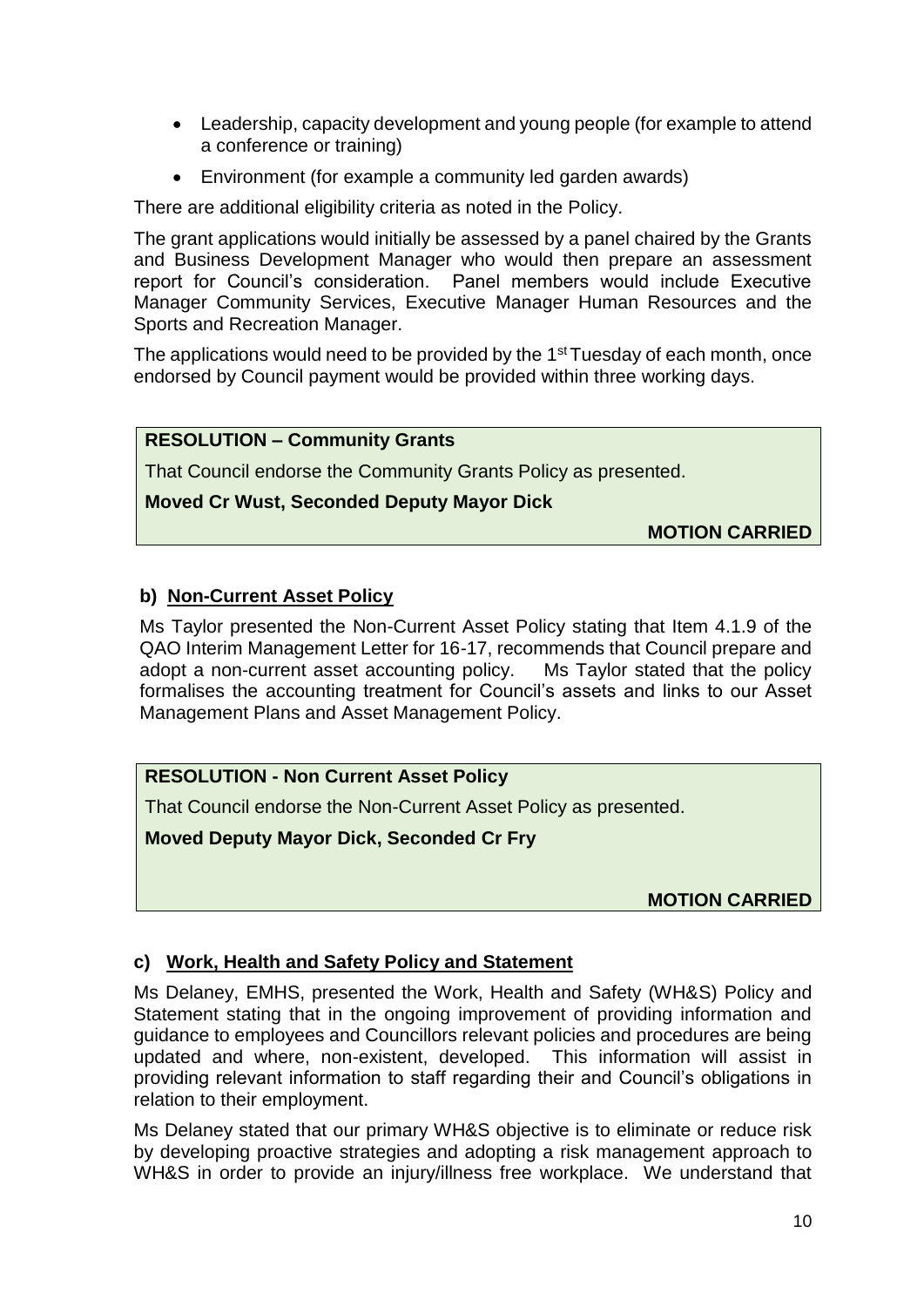creating and maintaining a safe and healthy working environment is a major part of our overall responsibilities, and that all employees with management or supervisory responsibilities are accountable for the health and safety of employees and visitors in their respective work areas.

**RESOLUTION – Work, Health and Safety Policy and Statement**

That Council endorse the Work, Health and Safety Policy and Statement as presented.

# **Moved Cr Fry, Seconded Mayor Yam**

**MOTION CARRIED**

# **d) Aged Care Services Client Assessment & Reassessment Policy – late report**

Mr Unwin, EMCS, presented the Aged Care Services Client Assessment & Reassessment Policy. Mr Unwin stated that Kowanyama Aboriginal Shire Council (KASC) is always striving for excellence in the delivery of aged care services.

To achieve this goal it is important that KASC has a Client Assessment and Reassessment Policy to guide the initial and subsequent monitoring of client's needs. This policy will ensure that Aged Care Services staff have guidance as to when and how to assess and reassess a client's needs. This assists the client but also maximizes the payments and subsidies that KASC is entitled to when providing services.

This proposed Policy is compliant with the following legislation and standards:

- Aged Care Act 1997
- Home Care Standards 1 and 2 (Outcomes 1.6, 2.2 and 2.4)
- Home Care Packages Programme Operational Manual 2015
- Information Privacy Act 2009 (Qld)
- Local Government Act 2009 (Qld)
- Public Records Act 2002 (Qld)
- Right to Information Act 2009 (Qld)

# **RESOLUTION – Aged Care Services Client Assessment & Reassessment Policy**

That Council endorse the Aged Care Services Client Assessment & Reassessment Policy as presented.

# **Moved Deputy Mayor, Seconded Mayor Yam**

# **MOTION CARRIED**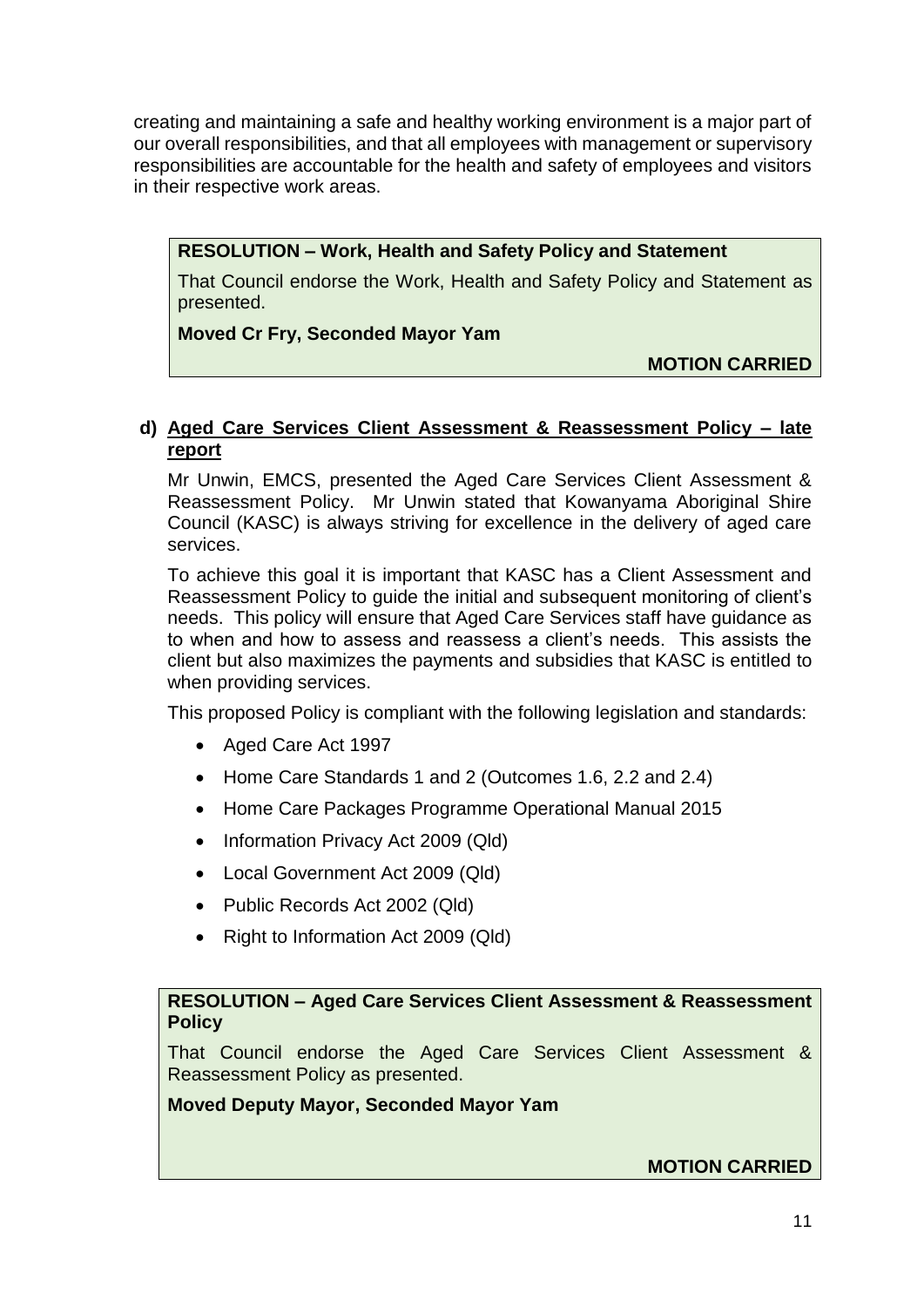# **Closed Business**

#### **RESOLUTION – Closed Business**

#### **Move in to Closed Business 12.14pm**

That in accordance with s275 of the Local Government Regulation 2012 it is resolved for the meeting to go into closed session to discuss:

- The local government's budget
- Contracts proposed to be made by it

- Other business for which a public discussion would be likely to prejudice the interests of the local government or someone else, or enable a person to gain a financial advantage

#### **Moved Mayor Yam Seconded Cr Lawrence**

**MOTION CARRIED**

#### **RESOLUTION**

#### **Move out of Closed Business 3.20pm**

That Council resolve to move out of Closed Business

#### **Moved Cr Fry, Seconded Deputy Mayor**

**MOTION CARRIED**

#### **RESOLUTION – requests from Thomas Hudson**

That Council, in principle, endorses the requests from Thomas Hudson to lease a) the 5 bedroom Dongas and b) compound space, and authorises the CEO to negotiate terms and conditions for the leases, on the condition it is in accordance with Council's Procurement Policy.

#### **Moved Mayor Yam, Seconded Cr Fry**

**MOTION CARRIED**

#### **RESOLUTION – Housing Allocation**

That Council endorses the suggested Housing Allocation list for September as provided by the Department of Housing and Public Works.

#### **Moved Deputy Mayor Dick, Seconded Mayor Yam**

**MOTION CARRIED**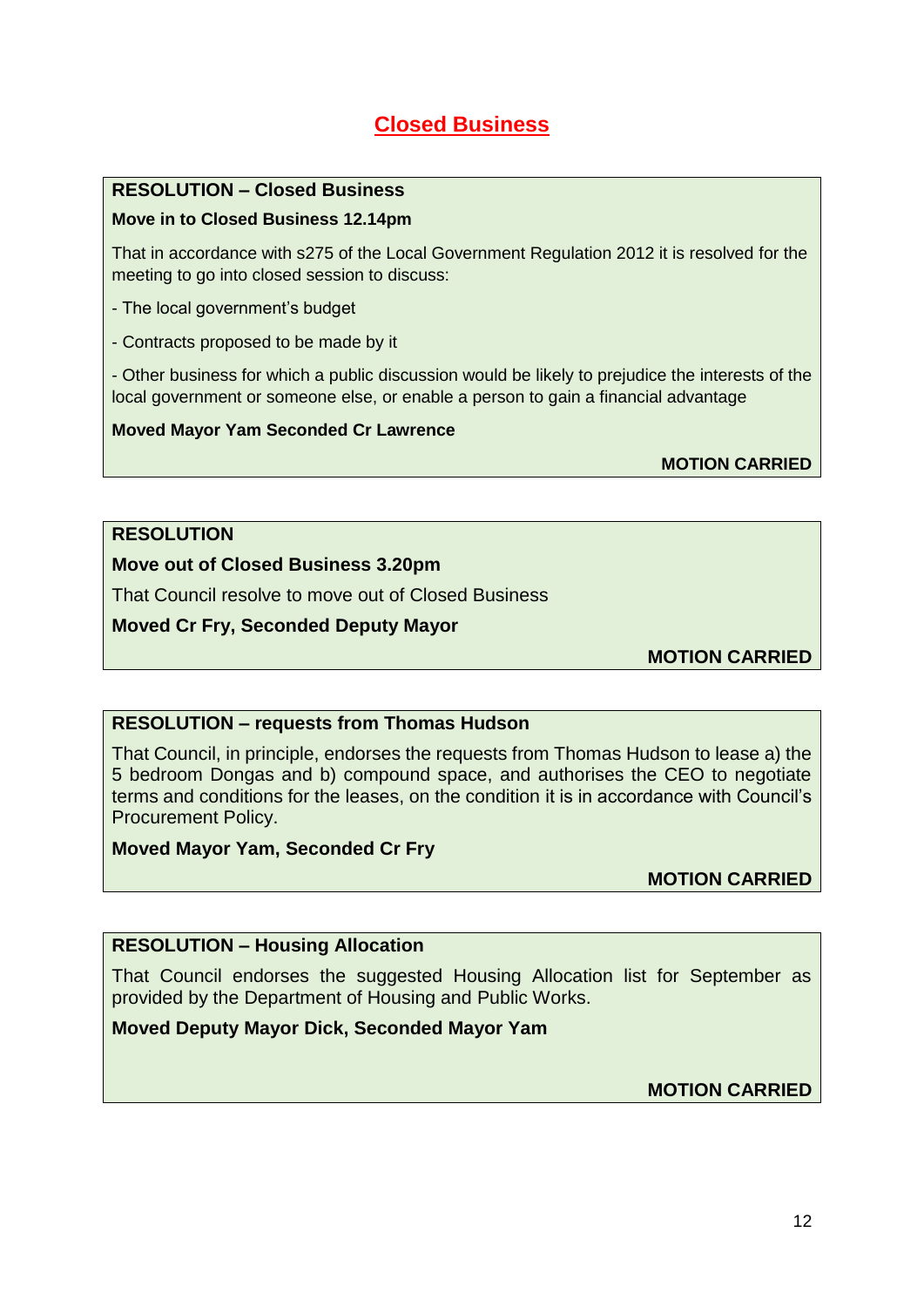# **RESOLUTION – Bakery Expressions of Interest**

That Council endorses to advertise Expressions of Interest (EOI) for new lease opportunities:

- Bakery

**Left Matter on table**

It was noted that before Expression of Interest were called that the Bakery be provided two further months to improve revenue and operations. It was noted that the Workshop should also be provided the opportunity to improve operations.

#### **Action Item**

**CEO, as A/EMIWP to review bakery and workshop operations to improve operations and revenue, with a report on progress and approval to lease the November 2017 Council meeting.**

#### **RESOLUTION – Blue Café Expressions of Interest**

That Council endorses to advertise Expressions of Interest (EOI) for the Blue Café in November 2017.

# **Cr Fry declared his CPI and abstained from the vote**

**Moved Mayor Yam, Seconded Deputy Mayor Dick**

**MOTION CARRIED**

# **RESOLUTION – \$200k contracts**

That Council endorse Bartos Plumbing be awarded \$800,000 in work for the 2017/2018 financial year.

#### **Moved Mayor Yam, Seconded Cr Fry**

**MOTION CARRIED**

#### **Action Item**

**CEO as A/EMIWP to work with EMF and Purchasing Manager to review tendering for ongoing building work services and provide options report to November 2017 Council meeting.**

#### **RESOLUTION – Kowanyama Housing Project KC5**

That Council endorse:

- a variation of contract with HC Building and Constructions to include the construction of KC5